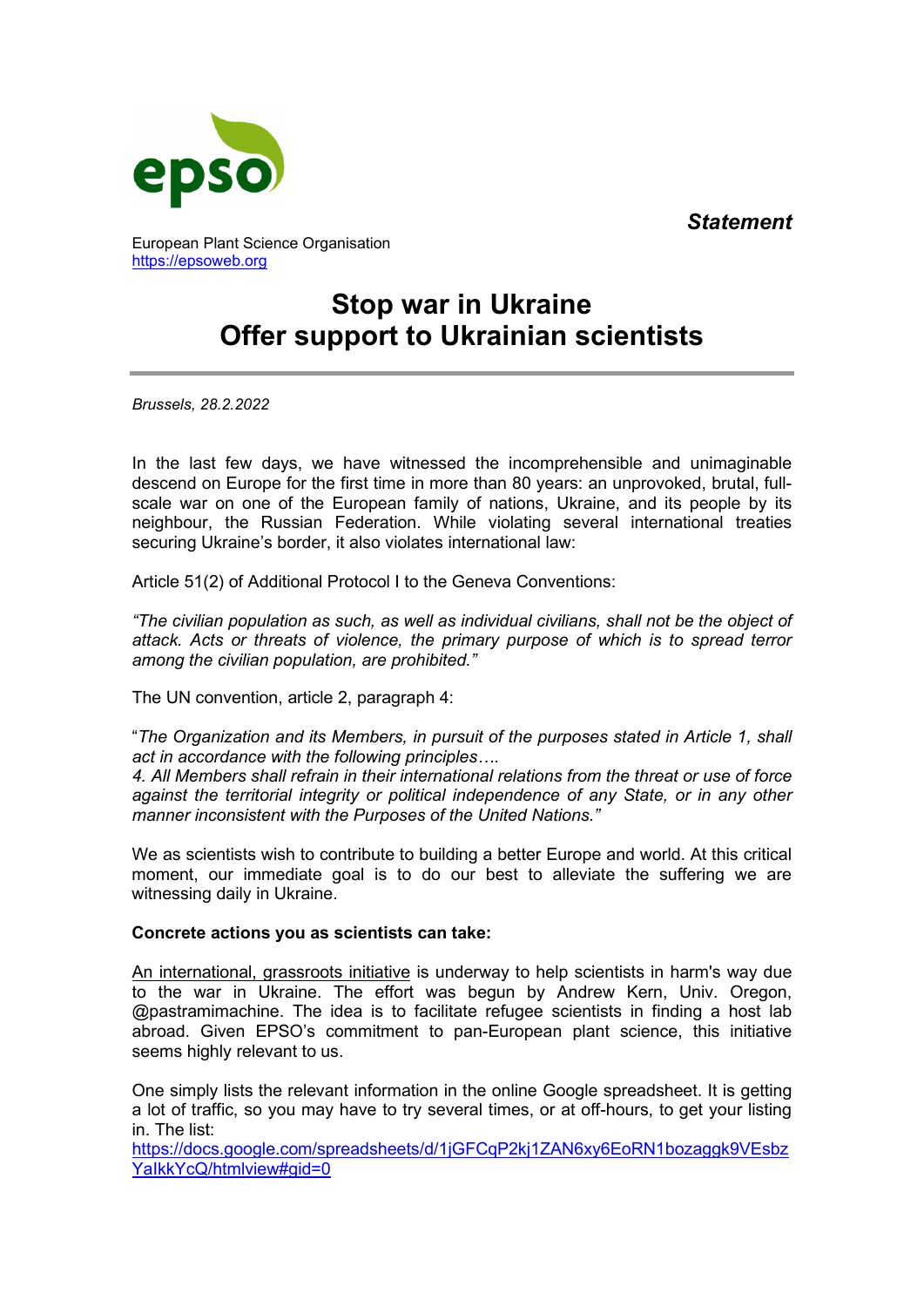In the Annex we list further initiatives across Europe we will update in the coming days. Send us such information to add there.

The EPSO Board and Executive Director on behalf of the EPSO members

### **Contacts**

Alan Schulman, EPSO President, [alan.schulman@helsinki.fi](mailto:alan.schulman@helsinki.fi)  Marie-Theres Hauser, EPSO Board, [marie-theres.hauser@boku.ac.at](mailto:marie-theres.hauser@boku.ac.at) Przemysław WOJTASZEK, EPSO Board, [przemow@amu.edu.pl](mailto:przemow@amu.edu.pl)  Karin Metzlaff, EPSO Executive Director, [Karin.Metzlaff@epsomail.org](mailto:Karin.Metzlaff@epsomail.org) 

## **Useful links**

[https://epsoweb.org](https://epsoweb.org/)  EPSO publications:<https://epsoweb.org/news/> EPSO team and Board[: https://epsoweb.org/about-epso/epso-team-board/](https://epsoweb.org/about-epso/epso-team-board/)  EPSO member institutes and universities[: https://epsoweb.org/about-epso/epso-members/](https://epsoweb.org/about-epso/epso-members/) EPSO representatives: <https://epsoweb.org/about-epso/representatives/>

## **About EPSO**

EPSO, the European Plant Science Organisation, is an independent academic organisation that represents around 200 research institutes, departments and universities from 32 countries, mainly from Europe. EPSO's mission is to improve the impact and visibility of plant science in Europe. [https://epsoweb.org](https://epsoweb.org/) │ EU Transparency Register Number 38511867304-09

## **Annex**

#### **Germany**

## **Alexander von Humboldt Foundation**: **Philipp Schwartz-Initiative Extension of deadline to nominate Ukrainian researchers**

**From:** Philipp Schwartz-Initiative [Schwartz-Initiative@avh.de](mailto:Schwartz-Initiative@avh.de) **Sent:** Freitag, 25. Februar 2022 14:16

Dear representatives of universities and research institutions in Germany, dear members of the scientific community,

In view of the crisis in the Ukraine, the Alexander von Humboldt Foundation is offering the opportunity for universities and research institutions in Germany to submit complete applications for Ukrainian scholars under immediate threat in the current selection round of the Philipp Schwartz Initiative. Against this background, the following exceptions are made:

## **1. Special deadline for nominations**

Nominations of Ukrainian scholars at acute risk may be submitted until **18 March 2022**. Please note that the deadline for nominations of other scholars will not change; they must still be submitted by **4 March 2022**.

## **2. Special provision on proof of threat**

In view of the acute exceptional situation and in consultation with the Federal Foreign Office, the requirement for proof of the threat from a third party is waived. Instead, the individual risk